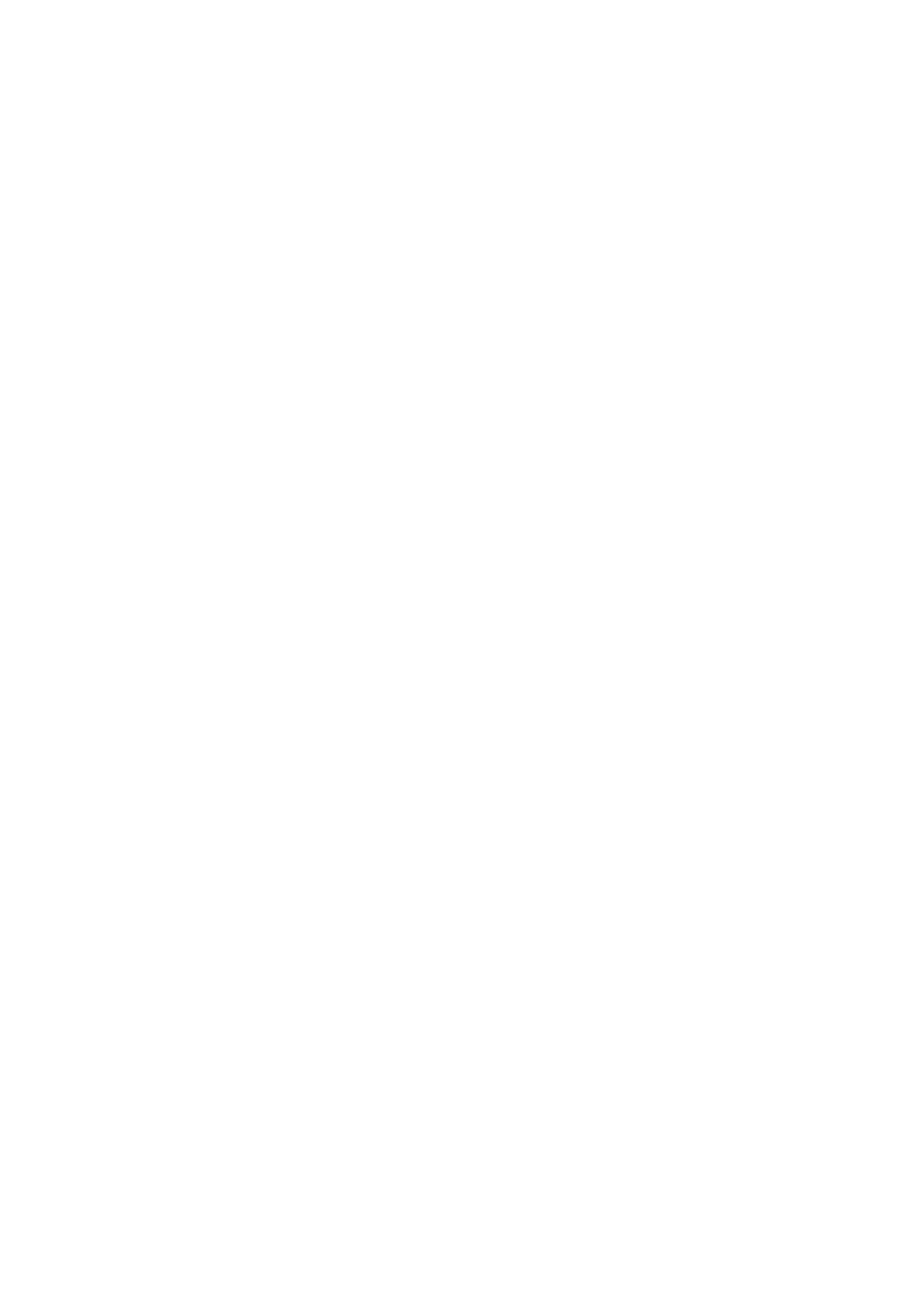#### Western Australia

# Fremantle Buffalo Club (Incorporated) Act 1964

### **Contents**

| 1. | Short title                                       | 2  |
|----|---------------------------------------------------|----|
| 2. | Definition                                        | 2  |
| 3. | Vesting of Club property in Association           | 2  |
| 4. | Club to be released from liabilities and wound up | 3  |
| 5. | No stamp duty payable when vesting property       | 3  |
| 6. | Licences to continue in force                     | 3  |
| 7. | Club to continue prior to issue of Certificate of |    |
|    | Incorporation                                     | 4  |
| 8. | Association to be registered club                 |    |
|    | <b>Notes</b>                                      |    |
|    | Compilation table                                 | 5. |
|    | <b>Defined terms</b>                              |    |

As at 06 Jul 1998 Version 00-a0-13 Page i Published on www.legislation.wa.gov.au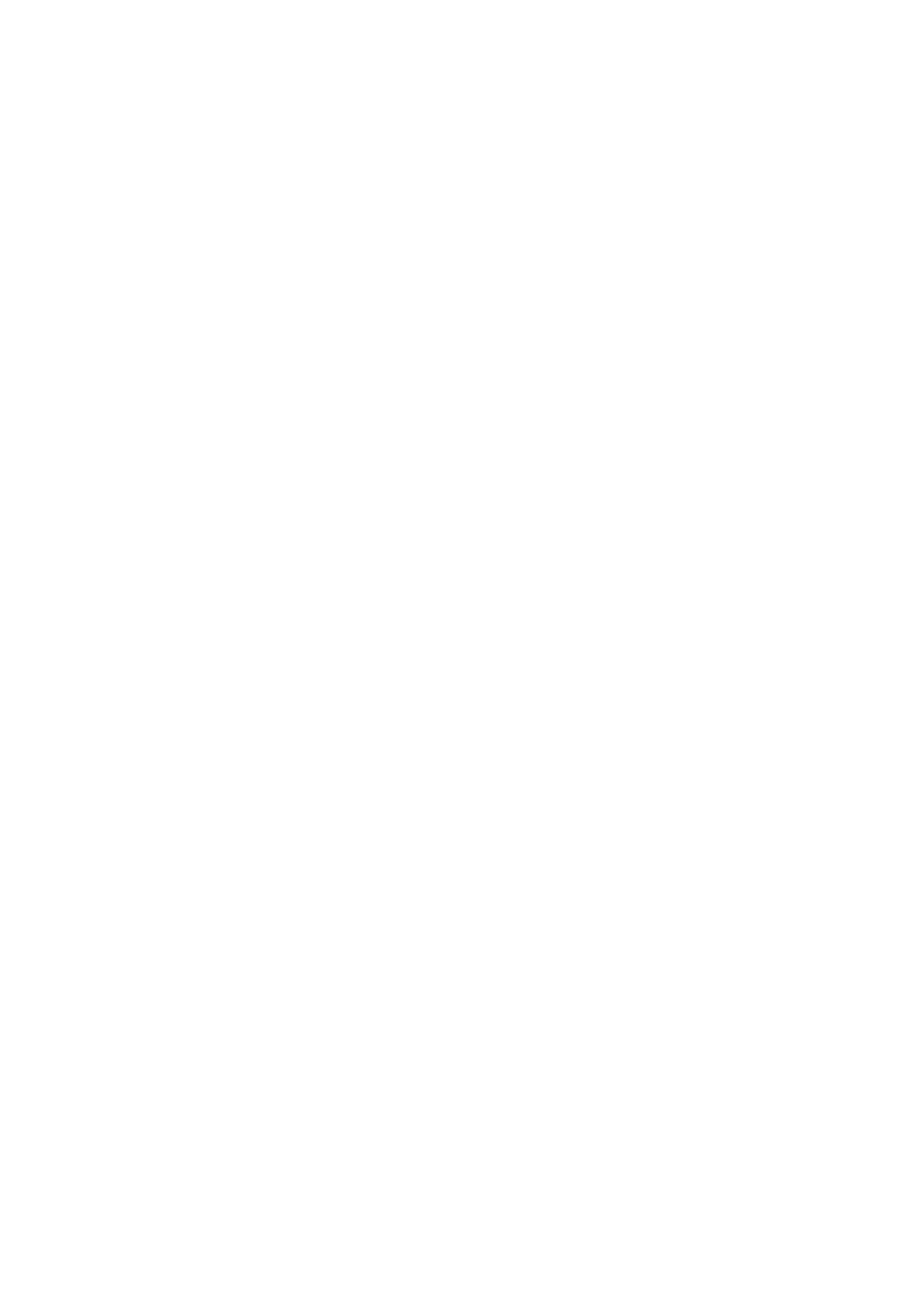## Fremantle Buffalo Club (Incorporated) Act 1964

An Act to resolve certain difficulties concerning the legal position of "The Fremantle Buffalo Club," a Company duly registered under the Companies Act, 1893, and to vest the assets of the Company in an Association to be formed and registered under the Associations Incorporation Act (59 Vict., No. 20), 1895-1962, and for other purposes arising out of such difficulties and incidental to such vesting.

WHEREAS:

- (a) Certain difficulties have arisen concerning the legal position of The Fremantle Buffalo Club, a company duly registered under the Companies Act 1893, by reason of the omission over a period of years to keep proper records of the shareholders of the Company and of the impossibility of determining who are the present shareholders of the Company.
- (b) In order to overcome the said difficulties it is proposed to form and register an association under the Associations Incorporation Act 1895-1962, to be known as "Fremantle Buffalo Club" Incorporated" for the purpose of carrying on the activities heretofore conducted by the Company;
- (c) It is deemed advisable and expedient that such difficulties should be resolved and the assets of the Company vested in the said Fremantle Buffalo Club Incorporated when so formed and registered.

BE it therefore enacted by the Queen's Most Excellent Majesty, by and with the advice and consent of the Legislative Council and the

As at 06 Jul 1998 Version 00-a0-13 Page 1 Published on www.legislation.wa.gov.au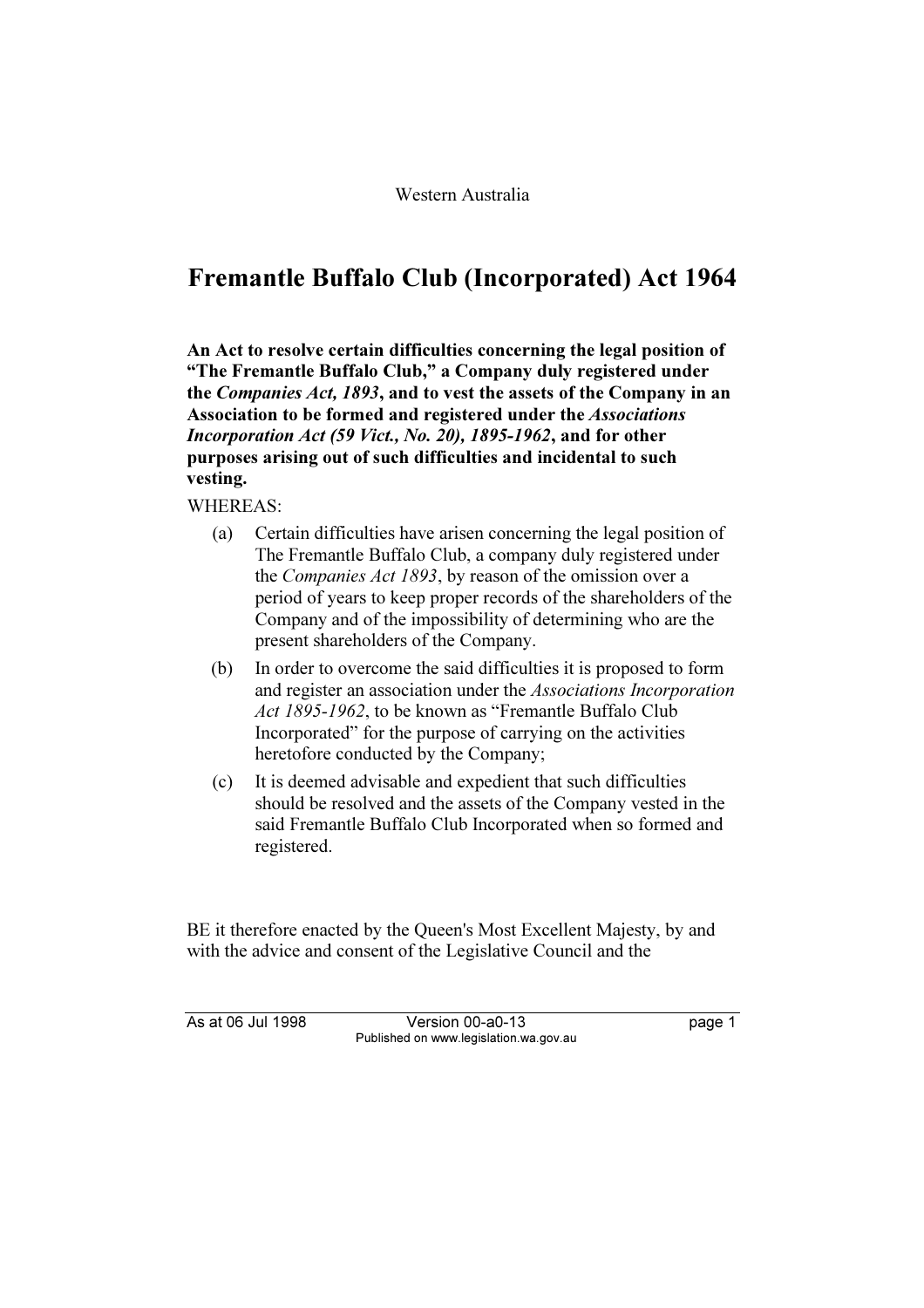s. 1

Legislative Assembly of Western Australia, in this present Parliament assembled, and by the authority of the same, as follows: —

### 1. Short title

This Act may be cited as the Fremantle Buffalo Club (Incorporated) Act 1964.

#### 2. Definition

In this Act, unless the context otherwise requires —

Association means the Association proposed to be registered under the Associations Incorporation Act 1895-1962, and to be known as the "Fremantle Buffalo Club Incorporated";

Club means Fremantle Buffalo Club, a company duly registered under the Companies Act 1893.

member means a financial member of the Club as defined by the Articles of Association;

**Registrar** means the Registrar of Companies under the Companies Act 1961-1962.

#### 3. Vesting of Club property in Association

Immediately upon —

- (a) the issue by the Registrar of a Certificate of Incorporation under the Associations Incorporation Act 1895-1962, in respect of the Association; and
- (b) the filing with the Registrar of a notice of resolution in the form required by the Companies Act 1961-1962, to the effect that a properly convened special general meeting of the Club a special resolution within the meaning of the Companies Act 1961-1962, was passed approving of the vesting of the property of the Club under this section,

 all property belonging to, or held by any person in trust for, or on behalf of, the Club, and the right of the Club to recover and receive all debts and other choses in action shall, without any

page 2 Version 00-a0-13 As at 06 Jul 1998 Published on www.legislation.wa.gov.au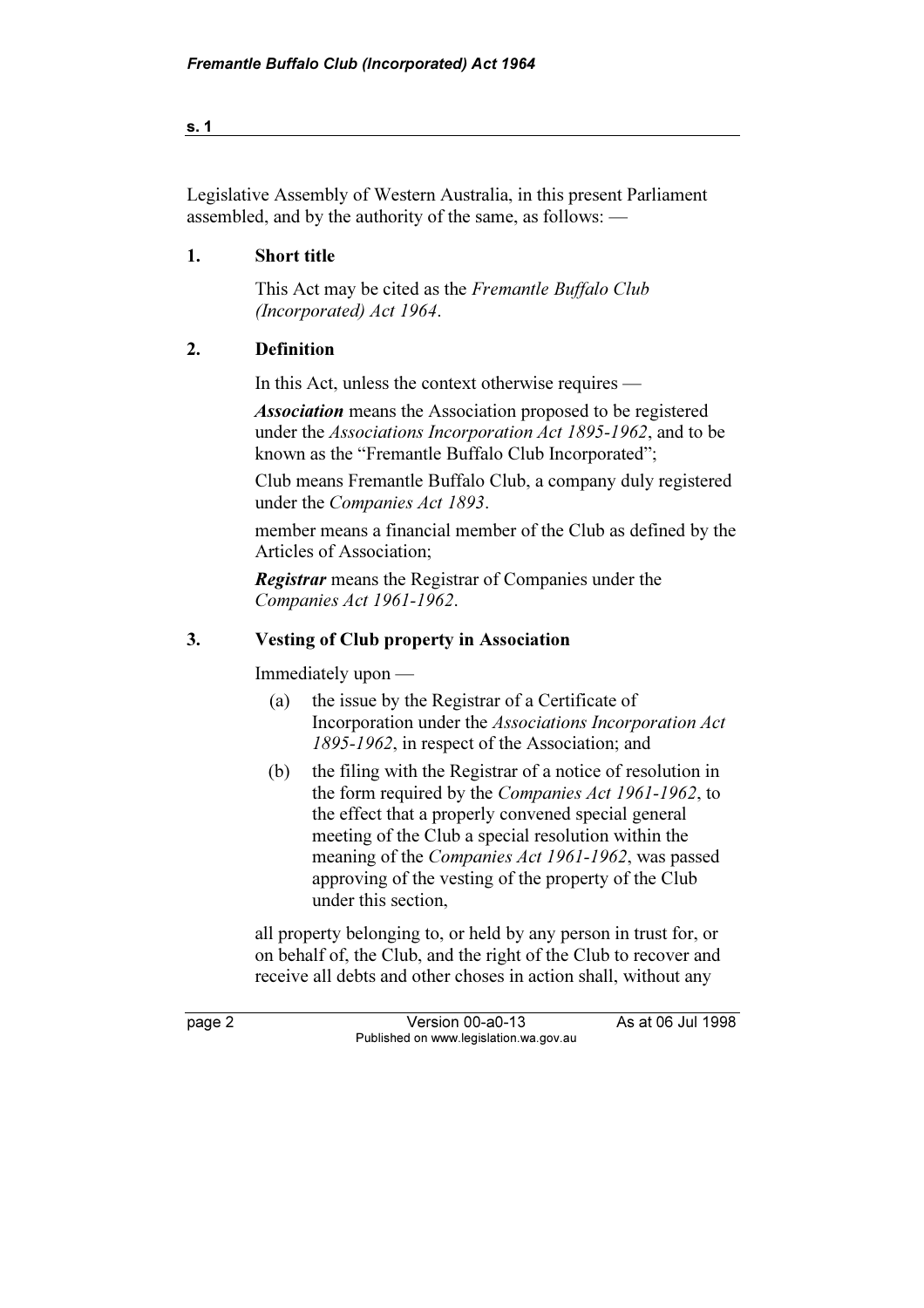s. 4

conveyance, transfer, or assignment, by force of this Act, be vested in the Association; and all liabilities and engagements of the Club at the time of such vesting shall become the liabilities and engagements of the Association, and all uncompleted contracts or engagements heretofore entered into by any person or persons with the Club shall thereafter, to the extent that the same shall be uncompleted, be deemed to have been entered into with the Association and each and every member shall become a member of the Association without payment of any entrance fee.

#### 4. Club to be released from liabilities and wound up

 Upon the vesting of the property of the Club in the Association pursuant to section three of this Act the Club shall —

- (a) be released from any liability to pay any fine, fee or other monetary payment whatsoever resulting from the Club's past failure to comply with any Act or regulation applicable to companies;
- (b) be deemed to be dissolved and wound up and the Registrar shall thereupon strike the Club off the register of companies kept by him.

#### 5. No stamp duty payable when vesting property

 Any act, manner or thing done or agreement entered into in order to vest the property of the Club in the Association pursuant to this Act shall be exempt from stamp duty chargeable under the Stamp Act and amendments thereto.

#### 6. Licences to continue in force

 On the passing of this Act any licence or licences previously issued to the Club pursuant to the provisions of the Licensing Act 1911, and amendments thereto or any other Act whatsoever shall be deemed to have been issued to the Association and subject only to the provisions of the relevant Act or Acts and regulations applicable to such licence or licences the same shall continue in force and be applicable to the Association as though

As at 06 Jul 1998 Version 00-a0-13 Page 3 Published on www.legislation.wa.gov.au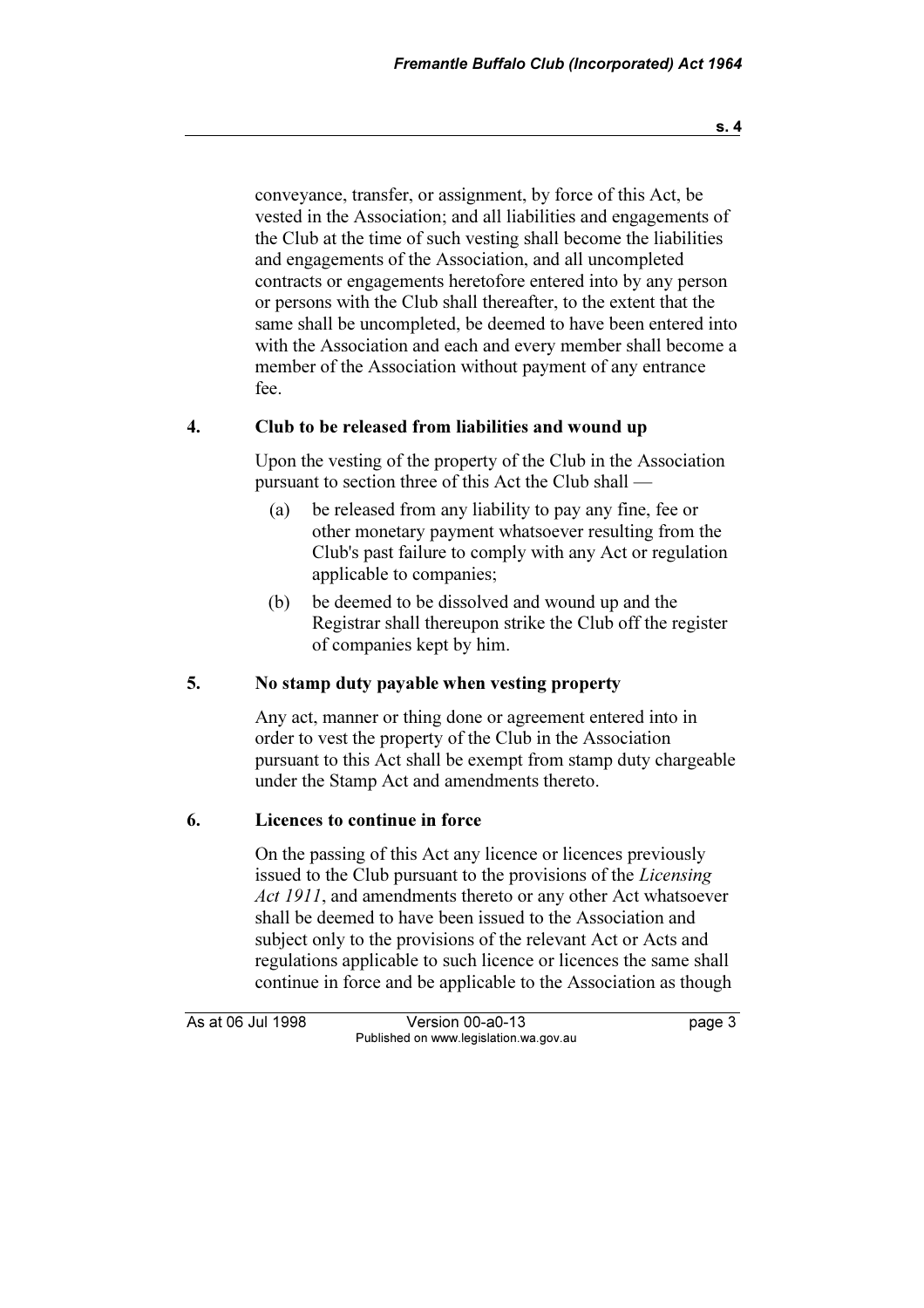the Association and the Club were and had always been one and the same.

#### 7. Club to continue prior to issue of Certificate of Incorporation

 Between the period of the passing of this Act and the date of the issue by the Registrar of a Certificate of Incorporation for the Association under the Associations Incorporation Act 1895- 1962, the Club may continue to exercise all the rights and privileges and be subject to the liabilities of a registered club within the meaning of the *Licensing Act 1911*, and amendments thereto.

#### 8. Association to be registered club

 On the issue of a Certificate of Incorporation for the Association under Associations Incorporation Act 1895-1962, the Association shall thenceforth be entitled to exercise all the rights and privileges of and become subject to the liabilities of a registered club within the meaning of the Licensing Act 1911, and amendments thereto.

page 4 Version 00-a0-13 As at 06 Jul 1998 Published on www.legislation.wa.gov.au

s. 7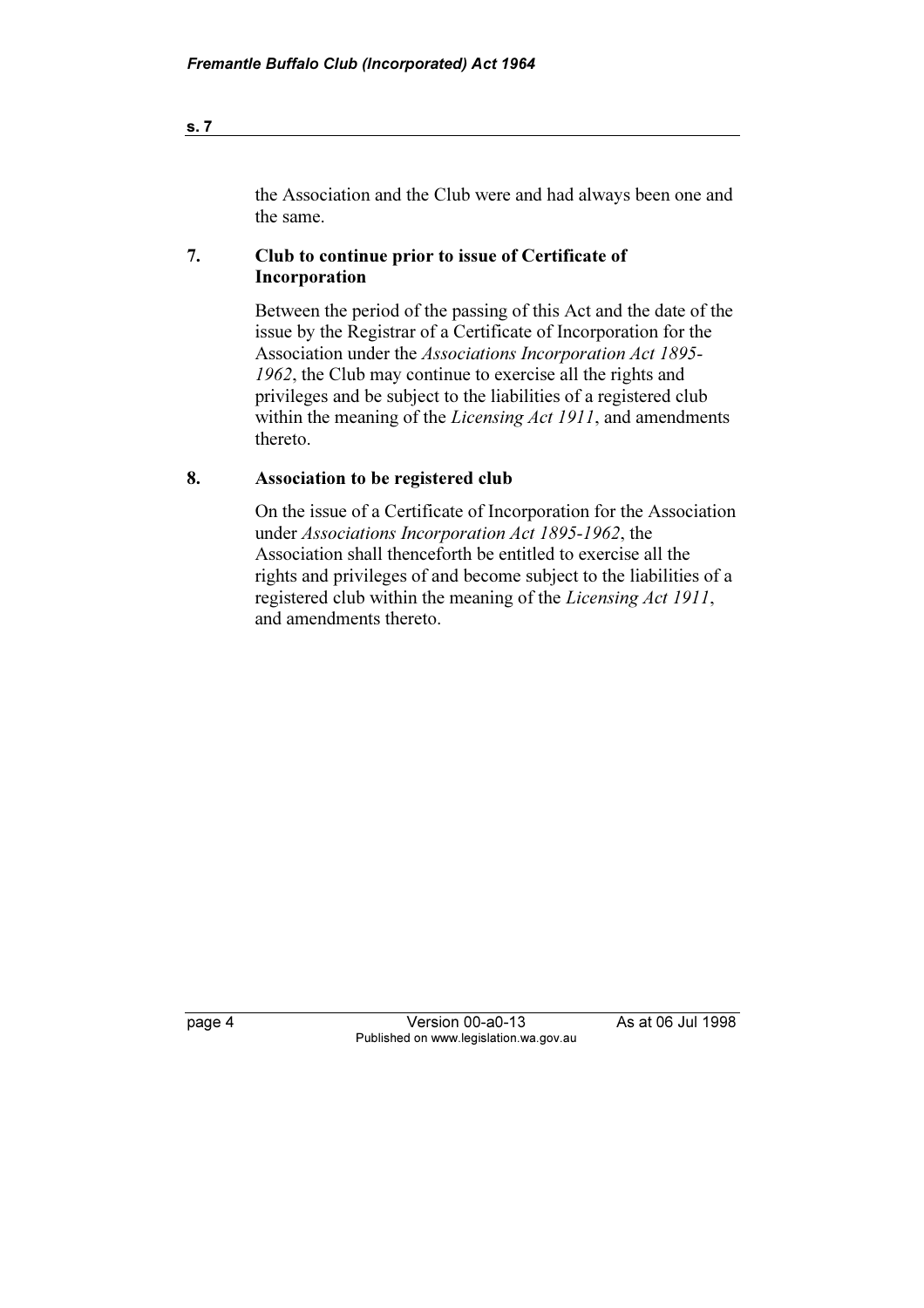#### **Notes**

<sup>1.</sup> This is a compilation of the *Fremantle Buffalo Club (Incorporated) Act 1964* and includes all amendments effected by the other Acts referred to in the following Table.

#### Compilation table

| <b>Short title</b>                                | <b>Number</b><br>and year | Assent                               | Commencement |
|---------------------------------------------------|---------------------------|--------------------------------------|--------------|
| Fremantle Buffalo Club<br>(Incorporated) Act 1964 | II (Private)<br>Act)      | 13 Elizabeth 12 Nov 1964 12 Nov 1964 |              |

As at 06 Jul 1998 Version 00-a0-13 page 5 Published on www.legislation.wa.gov.au